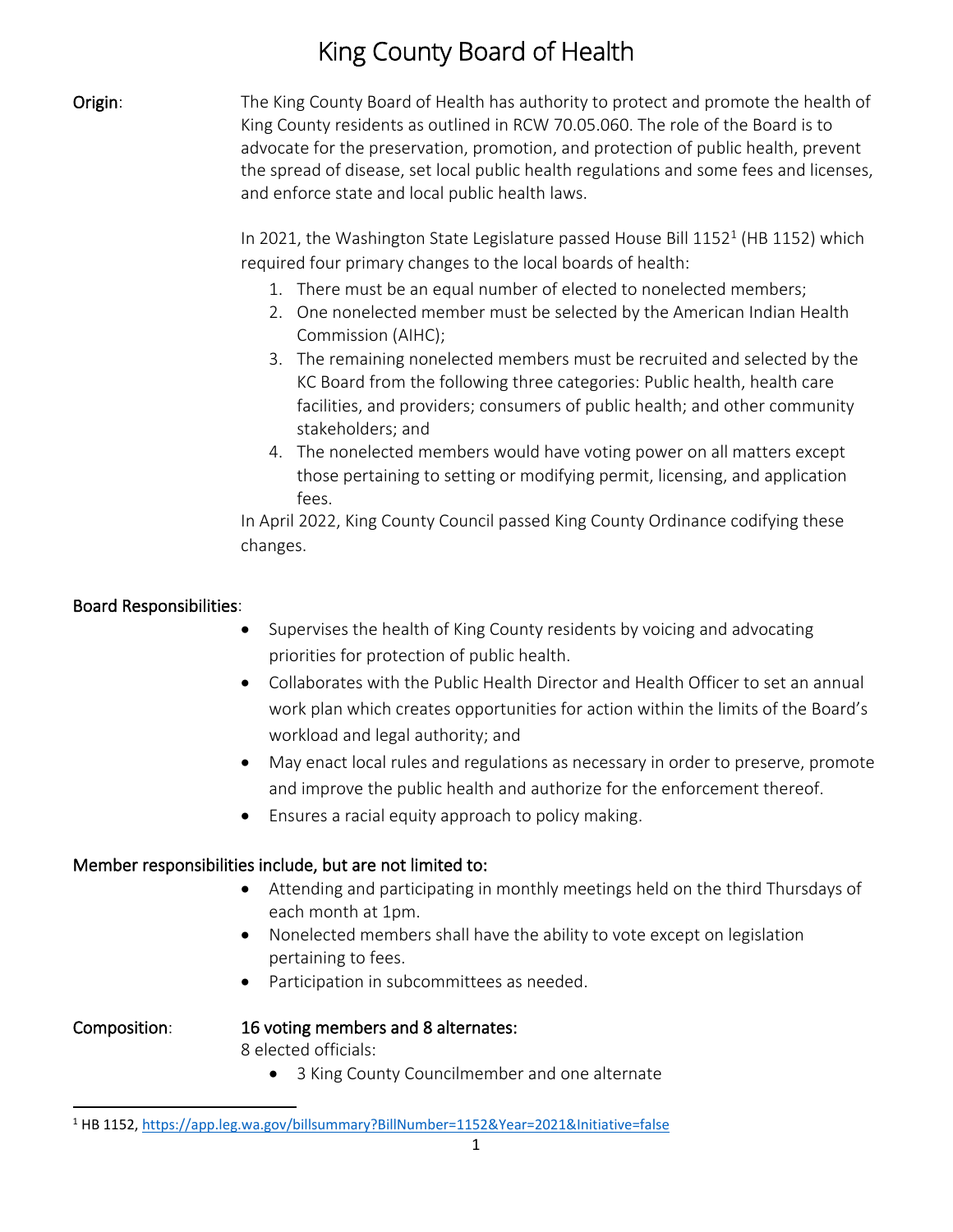### King County Board of Health

- 3 Seattle City Councilmembers and one alternate
- 2 Sound Cities Association members and two alternates

8 non-elected officials:

- 1 member and one alternate selected by the American Indian Health Commission
- 7 members and 3 alternates representing public health professionals, consumers of public health, and community stakeholders (see chart below)
	- o One public health professional must have expertise in environmental health

| People practicing or employed in the<br>County residents who self-identify<br>People representing the<br>county who are:<br>following types of<br>as:<br>organizations located in the<br>Medical ethicists,<br>Having faced significant<br>Е<br>county:<br>Epidemiologists,<br>health inequities,<br>п<br>Community-based<br>Experienced in environmental<br>Having lived experiences with<br>٠<br>п<br>organizations or<br>public health-related<br>health,<br>nonprofits working with<br>Community health workers,<br>programs such as:<br>Individuals with master's<br>Special supplemental<br>health inequities in the<br>degrees or higher in public<br>nutrition program for<br>county,<br>health or the equivalent,<br>women, infants, and<br>Employees of a hospital<br>children (WIC),<br>٠<br>located in the county,<br>Supplemental nutrition<br>Any of the following providers<br>program (SNAP),<br>or<br>holding an active or retired<br>Home visiting, or<br>٠<br>license in good standing:<br>Treatment services.<br>health regulated<br>Physicians or osteopathic<br>community.<br>physicians,<br>Advanced registered nurse,<br>٠<br>Registered nurses,<br>٠<br>Physician assistants or<br>٠<br>osteopathic physician | Public health, health care facilities,<br>and providers | <b>Consumers of Public Health</b> | <b>Other Community</b><br><b>Stakeholders</b>                                                                                             |
|----------------------------------------------------------------------------------------------------------------------------------------------------------------------------------------------------------------------------------------------------------------------------------------------------------------------------------------------------------------------------------------------------------------------------------------------------------------------------------------------------------------------------------------------------------------------------------------------------------------------------------------------------------------------------------------------------------------------------------------------------------------------------------------------------------------------------------------------------------------------------------------------------------------------------------------------------------------------------------------------------------------------------------------------------------------------------------------------------------------------------------------------------------------------------------------------------------------------------------------|---------------------------------------------------------|-----------------------------------|-------------------------------------------------------------------------------------------------------------------------------------------|
| assistants,<br>Dentists,<br>Naturopaths, or<br>Pharmacists.                                                                                                                                                                                                                                                                                                                                                                                                                                                                                                                                                                                                                                                                                                                                                                                                                                                                                                                                                                                                                                                                                                                                                                            |                                                         |                                   | populations experiencing<br>Active, reserve, or retired<br>armed services members,<br>The business community,<br>The environmental public |

| Term:        | Terms will be three years, but initial terms beginning in 2023 will vary from one-year<br>to three-years. Appointments of non-elected members may be renewed up to three<br>time.                                                          |
|--------------|--------------------------------------------------------------------------------------------------------------------------------------------------------------------------------------------------------------------------------------------|
| Eligibility: | The King County Board of Health seeks members who have a demonstrated<br>commitment to public health, who represent a diversity of expertise and lived<br>experience, and who identify with historically underrepresented communities. The |